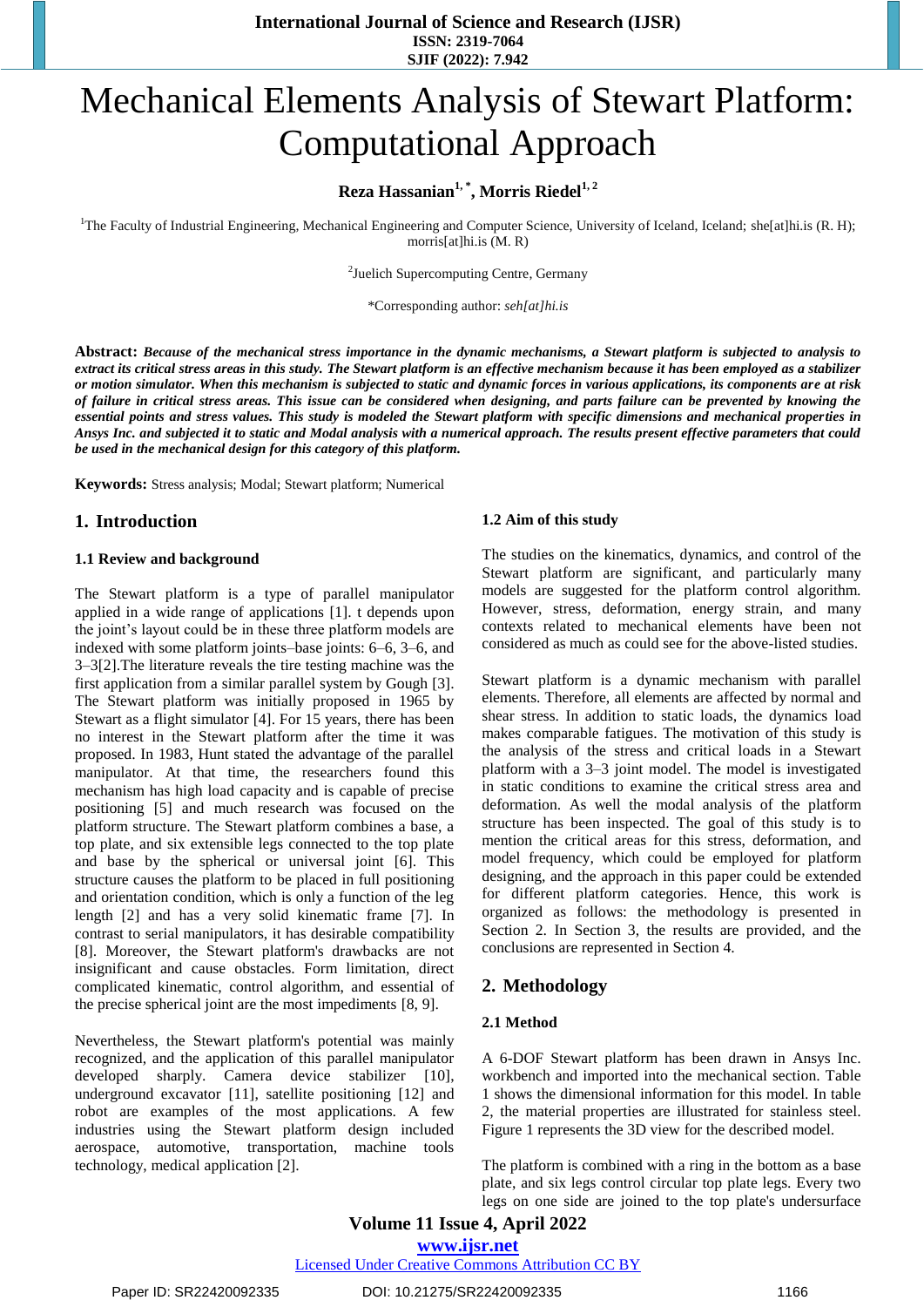and the base ring's upper surface. The legs of the platform consist of two joints on two sides and an actuator in the middle, which can create motion. This platform setup allows the top platform to have a move in x, y, and z-direction and roll, yaw, and pitch rotation. Therefore, the top plate has 6 degrees of freedom. In this work, the platform investigation is in static conditions with zero motion, and the joins and linear leg actuator are assumed fixed and stationary.

| Table 1: Element size used for Stewart platform 3D drawing |  |
|------------------------------------------------------------|--|
| in Ansys Inc.                                              |  |

| Element description         | Unit | Value |
|-----------------------------|------|-------|
| Leg length                  | mm   | 1230  |
| Leg diameter                | mm   |       |
| Internal height             | mm   | 1200  |
| Top disk diameter           | mm   | 600   |
| Top disk thickness          | mm   | 25    |
| Bottomring externaldiameter | mm   | 850   |
| Bottomring internaldiameter | mm   | 550   |
| Bottom ring thickness       | mm   | 30    |

This model assumes the legs are in stationary condition and loaded on the top plate. This analysis will provide the stress of the elements and deformation of the legs under this load. In order to examine the distinction, two different loads are examined. The statics analysis presents the critical stress area that must be considered for platform design.The platform's modal analysis is also investigated and mentioned the frequency of the platform. It is well stated; the modal frequency benefits the design to understanding the wrecking frequency on the platform structure, and the designer could use it to avoid failure because of the frequency domain in the operating environment.

| <b>Table 2:</b> Mechanical material properties for Stewart |  |
|------------------------------------------------------------|--|
| platform 3D drawing in Ansys Inc.                          |  |

| Properties                 | Unit       | Value               |
|----------------------------|------------|---------------------|
| Density                    | $Kg/m^3$   | 7850                |
| Young's Modulus            | MPa        | $2 \times 1^5$      |
| Poisson's Ratio            |            | 0.3                 |
| <b>Bulk Modulus</b>        | <b>MPa</b> | $1.66 \times 1^{5}$ |
| <b>Shear Modulus</b>       | MPa        | $7.69 \times 14$    |
| Compressive Yield Strength | MPa        | 2500                |
| Tensile Yield Strength     | MPa        | 2500                |

#### **2.2 Analysis setup**

The model is created in the Ansys Inc. mechanical designer environment, and Figure 1 shows the 3D perspective of the model. The dimension and material properties are reported in Tables 1 and 2. Mesh style Skewness was used, which acceptable range for it was 0 to 0.5. Meshing for the platform is included 2531 elements and 6271 nodes. A uniform load has charged the top plate. The solution runs three times with 2 kPa, 3 kPa, and 4 kPa uniform load, presenting these different loads' distinction and effects.



**Figure 1:** 3D view for Stewart platform, has been drawn in Ansys Inc. workbench.

The gravity affects the problem, and it is included. The base ring is a fixed location. The solution has been executed, and the result for the stress and deformation are presented in section 3. The modal analysis has also been run with the same mesh setup without any external load. Figure 2 represents the meshing of the model.



**Figure 2:** Meshing for the Stewart platform model has been drawn in Ansys Inc. workbench.

# **3. Results**

#### **3.1 Deformation**

Because of the load on the top plate and gravity, it is expected to see deformation on the legs for the platform, with specified dimension and material properties. Figure 3 shows the total deformation on a leg increases when the load pressure rises.

#### Paper ID: SR22420092335 DOI: 10.21275/SR22420092335 1167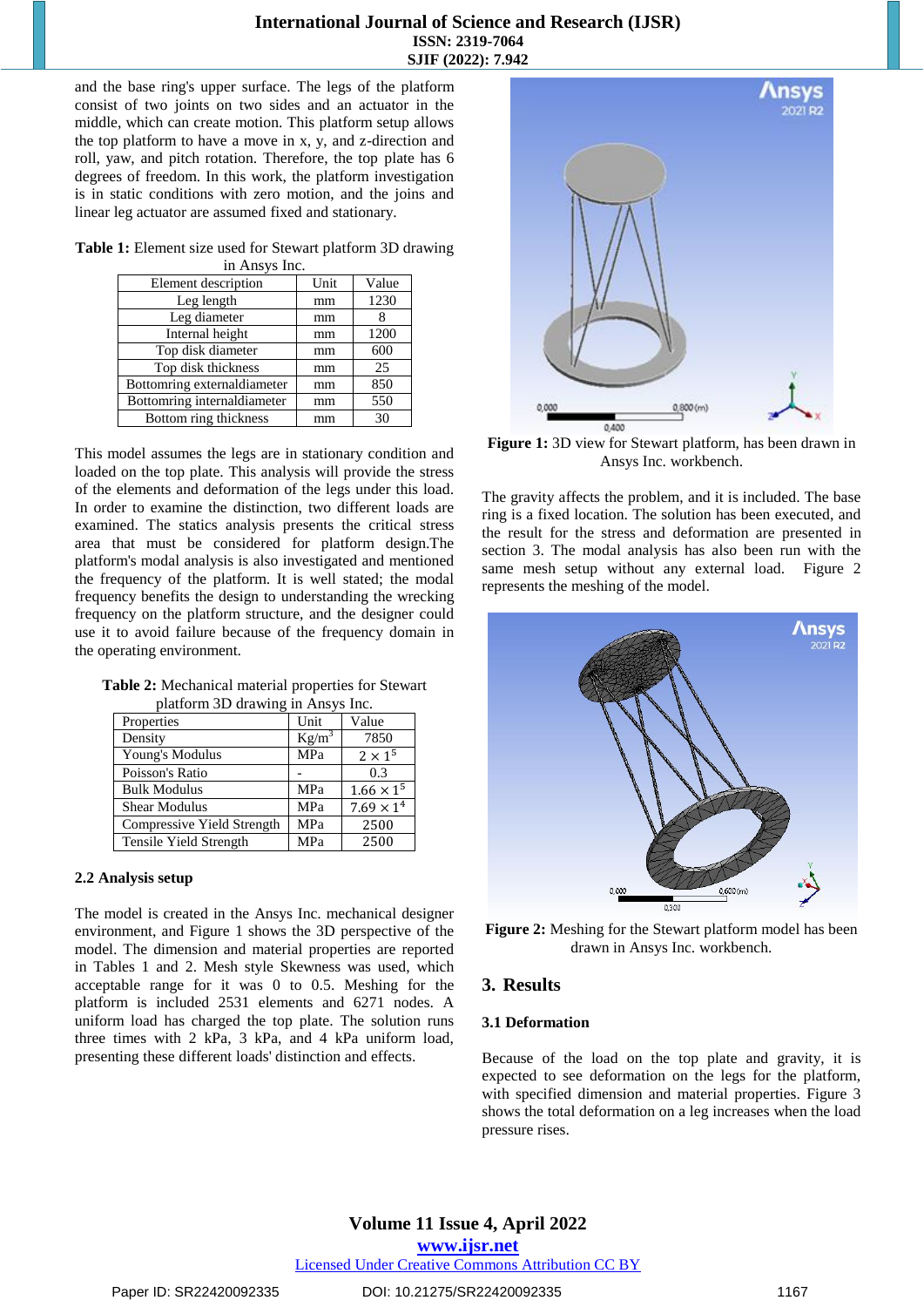

**Figure 3:** Total Deformation exhibition a platform leg. Left: load 2 kPa. Right: load is 4 kPa. The uniform load has charged to the top plate. Ansys Inc. environment

The result in Figure 3 and Figure 4 illustrates the maximum deformation has occurred near the middle of the leg. The deformation increases from the top plate connected leg joint and reaches the maximum deformation in the middle part. On the other hand, when the load is increased, the total

deformation moves from the middle part of the leg to the upper part. It is well known higher load will lead to more deformation, but the location is mostly in the upper part of the leg.





Stewart platform leg is combined of two upper and lower parts and works as an actuator (with different structures, hydraulic or electric actuator).It must be noticed that the upper part faces much more strain, and, in the design, construction must be considered. When the uniform load increased to 3 kPa and 4 kPa, the maximum total deformation is rose 2.6% and 5.5%, respectively, than pressure load 2 kPa.

#### **3.2 Stress**

The stress analysis of the Stewart platform leg represents in Figure 5 and Figure 6. As was expected, when the load pressure increases, the stress in the leg goes up. The stress analysis is specified that the middle part of the leg is a critical area with maximum stress. The stress result of the Stewart platform dynamic system specified that there is constant static stress on the leg. When the platform is under dynamic force and periodic force, the static stress must be considered, and it is just added to the dynamic force, which can all lead to fracture.

#### **Volume 11 Issue 4, April 2022 www.ijsr.net** Licensed Under Creative Commons Attribution CC BY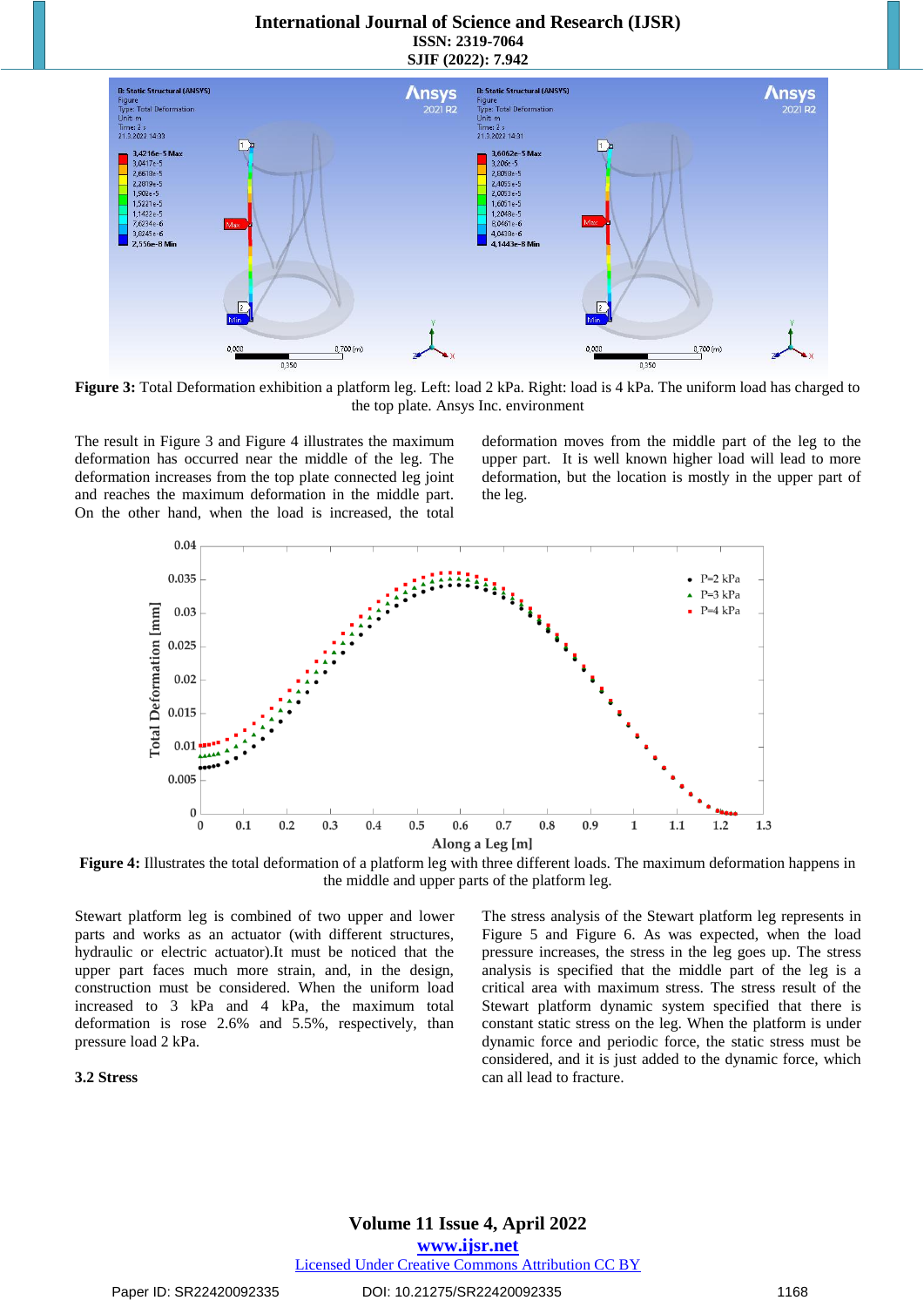

**Figure 5:** This is a presentation of the platform leg equivalent stress. Left: load 2 kPa. Right: load is 4 kPa. The uniform load has been charged to the top plate. Ansys Inc. environment

The maximum stress in the Stewart platform leg increases 17% and 35% when the uniform load on the top plate surface to 3 kPa and 4 kPa, respectively, relative to the 2 kPa pressure load. The stress analysis observation has been

demonstrated that the leg's mid-length is a critical area for the fracture, and most deformation occurs in the upper half of the leg.



**Figure 6:** It displays a platform leg equivalent stress along a leg, up to down, with three different loads. The maximum deformation happens in the middle parts of the platform leg.

#### **3.3 Modal analysis**

The modal analysis for the Stewart platform in this study was solved for the first six modes. The first three modes are in zero Hz. The frequency for mode 4, 5 and 6 are 0.599 mHz (milli Hz), 0.857 mHz and 1.226 mHz respectively. The Stewart platform deformation in these three modes is illustrated in Figures 7-9.



**Figure 7:** The indication of the modal analysis deformation by related frequency; mode 4

# **Volume 11 Issue 4, April 2022**

**www.ijsr.net**

Licensed Under Creative Commons Attribution CC BY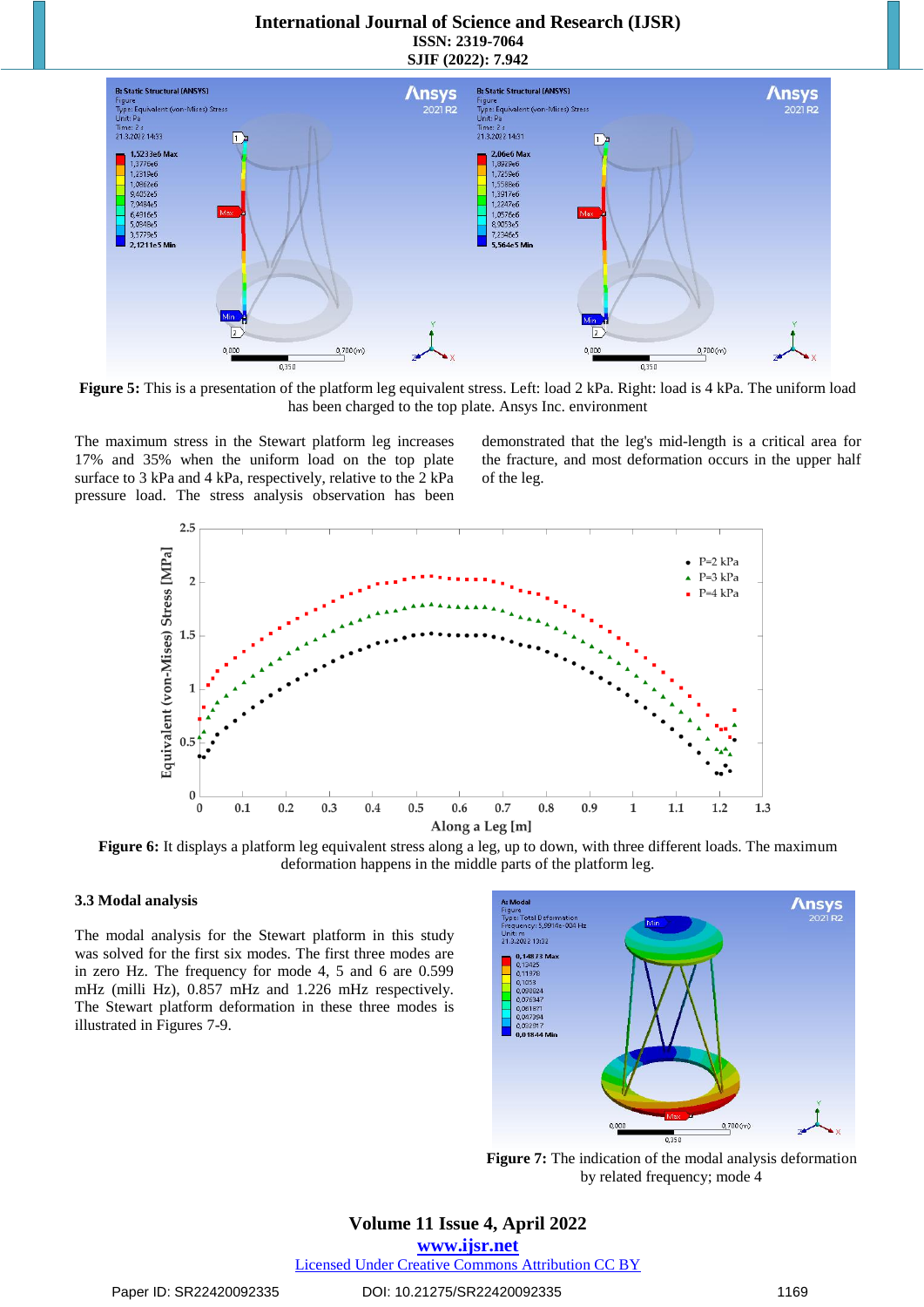

**Figure 8:** The indication of the modal analysis deformation by related frequency; mode 5



**Figure 9:** The indication of the modal analysis deformation by related frequency; mode 6

Modal analysis result illustrates that mode 4 is the first frequency that causes the natural mode deformation in the investigated Stewart platform in this work, and it is 0.599 mHz. The modal analysis presents a significant view for the designer and how select platform dimensions and properties to prevent deformation and damage result of frequency. The maximum deformation for modes 4, 5, and 6 is 148 mm, 136 mm, and 128 mm.

# **4. Conclusion**

This work aimed to investigate a Stewart platform via a computational method. In this order, the finite element method (FEM) was employed on the Ansys Inc. environment. The computational solution was carried out with three uniform loads on the top plate of the platform to simulate a loaded platform. The deformation and stress analysis on the static condition is considered to determine the most critical area on the platform leg facing maximum stress or maximum deformation. This area is subject to fatigue or failure under dynamic load. The Modal analysis is specified the beginning frequency mode, which can damage the platform. The result of this study could determine as below:

- The middle of the platform leg area is exposed to maximum stress and deformation
- Higher uniform load on the platform, move the location of the deformation to the upper part of the platform leg.
- The lower mode frequency makes the higher deformation on the platform.

#### **Author Contributions**

R. H. contributed with the conceptualization, method, software, data analysis, investigationand writing—original draft preparation. M. R. contributed with the conceptualization, writing—review and editing, and supervision. All authors have read and agreed to the published version of the manuscript.

# **5. Funding**

This work was performed in the Center of Excellence (CoE) Research on AI and Simula-tion-Based Engineering at Exascale (RAISE) and the EuroCC projects receiving funding from EU's Horizon 2020 Research and Innovation Framework Programme under the grant agreement no.951733 and no. 951740 respectively.

**Institutional Review Board Statement:** Not applicable.

**Informed Consent Statement:** Not applicable.

**Data Availability Statement:** Not applicable.

**Conflicts of Interest:** The authors declare no conflict of interest.

# **References**

- [1] C. C. Ng, S. K. Ong and A. Y. C. Nee, "Design and development of 3–DOF modular micro parallel kinematic manipulator," *The International Journal of Advanced Manufacturing Technology,* vol. 31, no. 1, pp. 188-200, 2006.
- [2] B. Derek, "A 3-DOF Stewart Platform for Trenchless Pipeline Rehabilitation," The University of Western Ontario, 2015.
- [3] G. V. E. and W. S. G., "Universal tyre test machine," in *FISITA. International Automobile Technical Congress. Ninth. Proceedings, Institution of Mechanical Engineers,*, 1962.
- [4] S. D., "A Platform with Six Degrees of Freedom," *Proceedings of the Institution of Mechanical Engineers,* vol. 180, no. 1, pp. 371-386, 1965.
- [5] D. Bhaskar and M. T.S., "The Stewart platform manipulator: a review," *Mechanism and Machine Theory,* vol. 35, no. 1, pp. 15-40, 2000.
- [6] D. Lazard and J.-P. Merlet, "The (true) Stewart platform has 12 configurations," in *Proceedings of the 1994 IEEE International Conference on Robotics and Automation*, 1994.
- [7] Y. Guilin, C. I-Ming, C. Weihai and H. Y. Song, "Design and analysis of a 3-RPRS modular parallel manipulator for rapid deployment," in *Proceedings*

# **Volume 11 Issue 4, April 2022**

#### **www.ijsr.net**

Licensed Under Creative Commons Attribution CC BY